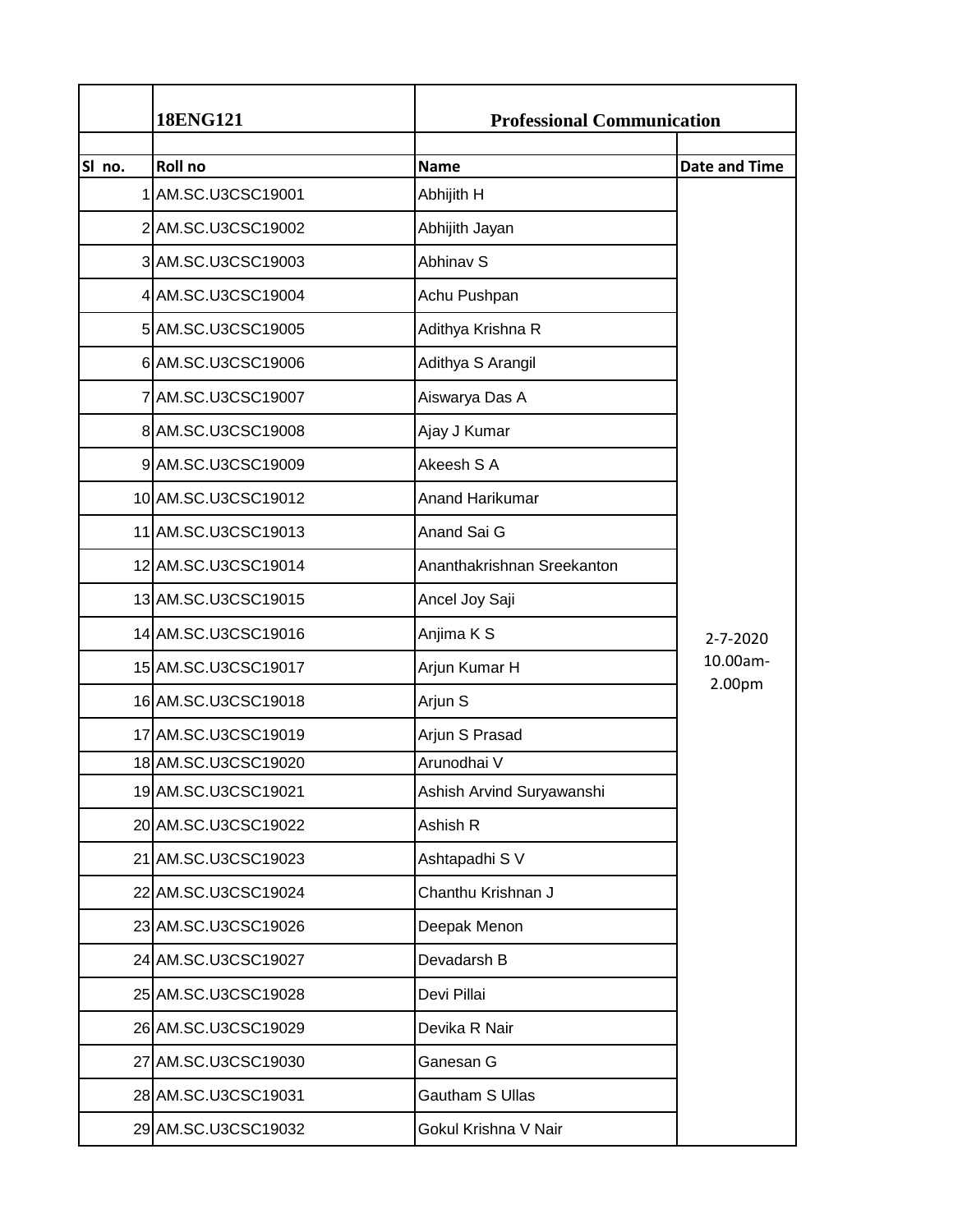| 30 AM.SC.U3CSC19033 | Gokul Riju               |          |
|---------------------|--------------------------|----------|
| 31 AM.SC.U3CSC19034 | Harinandanan N           |          |
| 32 AM.SC.U3CSC19035 | Harith Jayaprakash       |          |
| 33 AM.SC.U3CSC19036 | Joseph Alvin Chacko      |          |
| 34 AM.SC.U3CSC19037 | Karthic Krishna S        |          |
| 35 AM.SC.U3CSC19038 | Karthik P                |          |
| 36 AM.SC.U3CSC19039 | Karthik Pillai           |          |
| 37 AM.SC.U3CSC19041 | Kashyap G                |          |
| 38 AM.SC.U3CSC19042 | Leena P Susan            |          |
| 39 AM.SC.U3CSC19043 | Gokul Krishnan M         |          |
| 40 AM.SC.U3CSC19044 | Maneesh Shibu            |          |
| 41 AM.SC.U3CSC19045 | Maneesha Shibu           |          |
| 42 AM.SC.U3CSC19046 | Manu Mohan L             |          |
| 43 AM.SC.U3CSC19047 | Midhun Manu              |          |
| 44 AM.SC.U3CSC19048 | Mitul S Anil             |          |
| 45 AM.SC.U3CSC19049 | Najiya Hassan            |          |
| 46 AM.SC.U3CSC19050 | Nandini Sathyan S        |          |
| 47 AM.SC.U3CSC19051 | Parvathy Priya M         | 2-7-2020 |
| 48 AM.SC.U3CSC19052 | Prajoyt Motiram Fadtare  | 3.00 pm- |
| 49 AM.SC.U3CSC19053 | R Padmanabhan            | 6.00pm   |
| 50 AM.SC.U3CSC19054 | Rahul Gopinath           |          |
| 51 AM.SC.U3CSC19055 | Raj Udayan               |          |
| 52 AM.SC.U3CSC19056 | Sreelakshmi S            |          |
| 53 AM.SC.U3CSC19057 | Sreelekshmi Deepa Kumari |          |
| 54 AM.SC.U3CSC19058 | Sruthi M S               |          |
| 55 AM.SC.U3CSC19059 | Sundharesa Ramanaa A P   |          |
| 56 AM.SC.U3CSC19060 | Unnikannan P             |          |
| 57 AM.SC.U3CSC19061 | Vaishnavi S R            |          |
| 58 AM.SC.U3CSC19062 | Vidhun K                 |          |
| 59 AM.SC.U3CSC19063 | Vignesh R                |          |
| 60 AM.SC.U3CSC19064 | Vinayak P Anand          |          |
| 61 AM.SC.U3CSC19065 | Vishnu Prakash A         |          |
| 62 AM.SC.U3CSC19066 | Vyshnavi S Pillai        |          |
| 63 AM.SC.U3CSC19067 | Arun M                   |          |
| 64 AM.SC.U3CSC19068 | Anjuraj J                |          |
| 65 AM.SC.U3CSC19069 | Harinarayanan R          |          |
| 66 AM.SC.U3CSC19501 | Megha Babu               |          |
|                     |                          |          |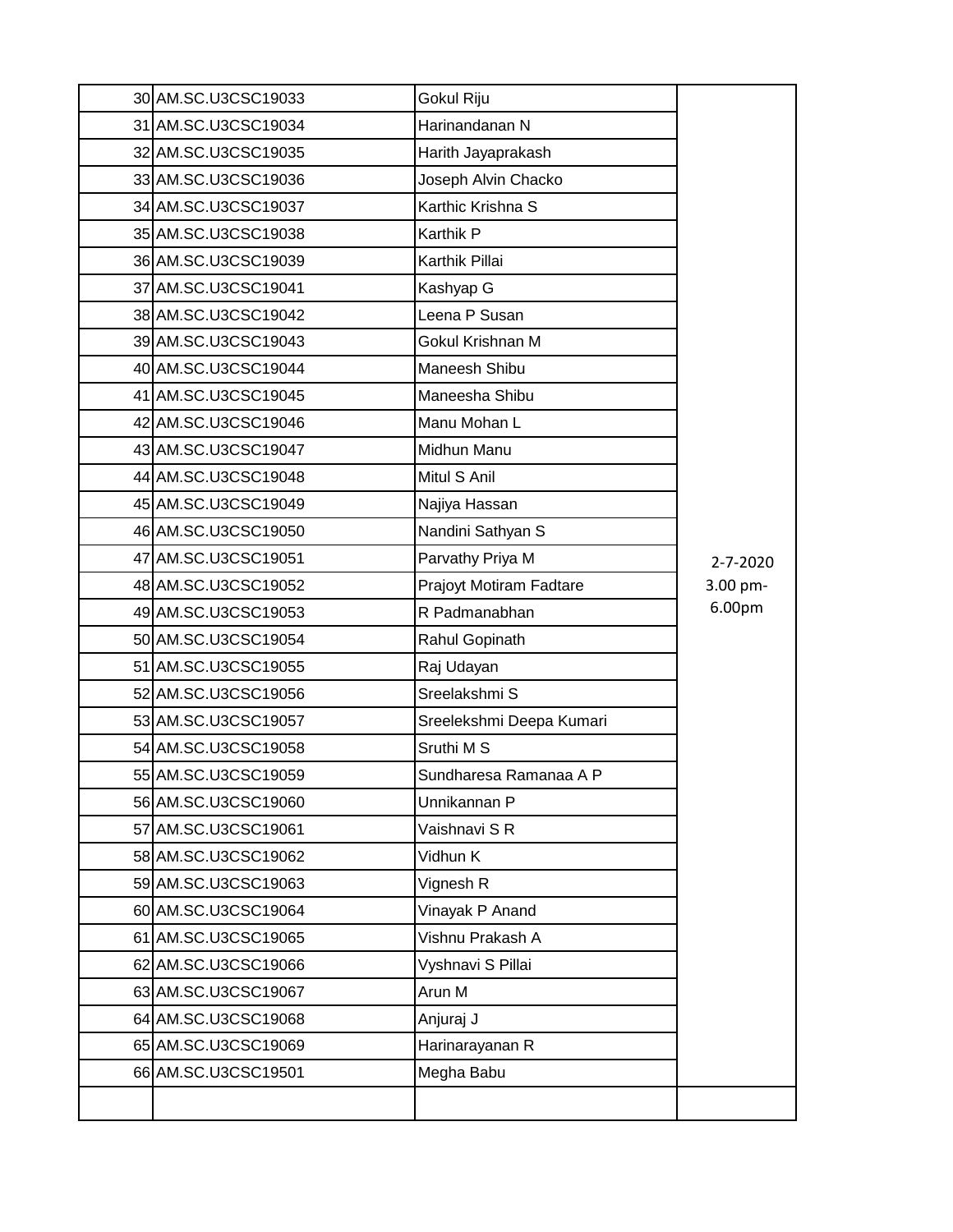|        | <b>18CSA114</b>     | <b>Database Management System</b> |                          |
|--------|---------------------|-----------------------------------|--------------------------|
|        |                     |                                   |                          |
| SI no. | Roll no             | Name                              | Date and Time            |
|        | 1 AM.AR.U315BCA050  | Robin Cardoz                      |                          |
|        | 2 AM.SC.U3CSC18016  | Arjun Arun                        |                          |
|        | 3 AM.SC.U3CSC19001  | Abhijith H                        |                          |
|        | 4 AM.SC.U3CSC19002  | Abhijith Jayan                    | $6 - 7 - 20$<br>9.00am-  |
|        | 5 AM.SC.U3CSC19003  | <b>Abhinav S</b>                  | 10.00am                  |
|        | 6 AM.SC.U3CSC19004  | Achu Pushpan                      |                          |
|        | 7 AM.SC.U3CSC19005  | Adithya Krishna R                 |                          |
|        | 8 AM.SC.U3CSC19006  | Adithya S Arangil                 |                          |
|        | 9 AM.SC.U3CSC19007  | Aiswarya Das A                    |                          |
|        | 10 AM.SC.U3CSC19008 | Ajay J Kumar                      |                          |
|        | 11 AM.SC.U3CSC19009 | Akeesh S A                        |                          |
|        | 12 AM.SC.U3CSC19012 | Anand Harikumar                   | $6 - 7 - 20$<br>10.00am- |
|        | 13 AM.SC.U3CSC19013 | Anand Sai G                       | 11.00am                  |
|        | 14 AM.SC.U3CSC19014 | Ananthakrishnan Sreekanton        |                          |
|        | 15 AM.SC.U3CSC19015 | Ancel Joy Saji                    |                          |
|        | 16 AM.SC.U3CSC19016 | Anjima K S                        |                          |
|        | 17 AM.SC.U3CSC19017 | Arjun Kumar H                     |                          |
|        | 18 AM.SC.U3CSC19018 | Arjun S                           |                          |
|        | 19 AM.SC.U3CSC19019 | Arjun S Prasad                    |                          |
|        | 20 AM.SC.U3CSC19020 | Arunodhai V                       | $6 - 7 - 20$<br>11.00am- |
|        | 21 AM.SC.U3CSC19021 | Ashish Arvind Suryawanshi         | 12.00pm                  |
|        | 22 AM.SC.U3CSC19022 | Ashish R                          |                          |
|        | 23 AM.SC.U3CSC19023 | Ashtapadhi S V                    |                          |
|        | 24 AM.SC.U3CSC19024 | Chanthu Krishnan J                |                          |
|        | 25 AM.SC.U3CSC19026 | Deepak Menon                      |                          |
|        | 26 AM.SC.U3CSC19027 | Devadarsh B                       |                          |
|        | 27 AM.SC.U3CSC19028 | Devi Pillai                       |                          |
|        | 28 AM.SC.U3CSC19029 | Devika R Nair                     | $6 - 7 - 20$<br>12.00pm- |
|        | 29 AM.SC.U3CSC19030 | Ganesan G                         | 1.00pm                   |
|        | 30 AM.SC.U3CSC19031 | Gautham S Ullas                   |                          |
|        | 31 AM.SC.U3CSC19032 | Gokul Krishna V Nair              |                          |
|        | 32 AM.SC.U3CSC19033 | Gokul Riju                        |                          |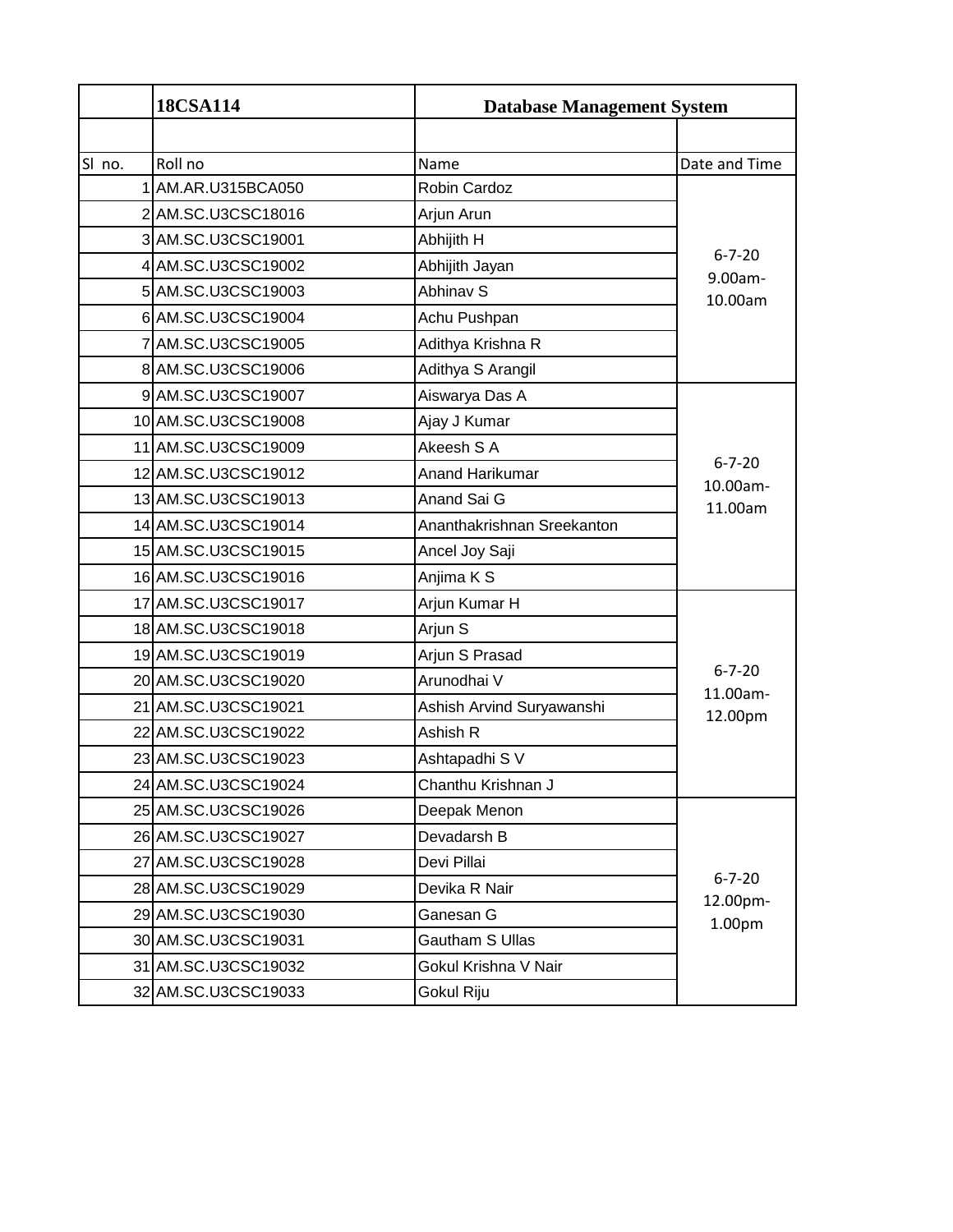| 33 AM.SC.U3CSC19034 | Harinandanan N           |               |
|---------------------|--------------------------|---------------|
| 34 AM.SC.U3CSC19035 | Harith Jayaprakash       |               |
| 35 AM.SC.U3CSC19036 | Joseph Alvin Chacko      |               |
| 36 AM.SC.U3CSC19037 | Karthic Krishna S        | $6 - 7 - 20$  |
| 37 AM.SC.U3CSC19038 | <b>Karthik P</b>         | 2.00pm-3.00pm |
| 38 AM.SC.U3CSC19039 | Karthik Pillai           |               |
| 39 AM.SC.U3CSC19041 | Kashyap G                |               |
| 40 AM.SC.U3CSC19042 | Leena P Susan            |               |
| 41 AM.SC.U3CSC19043 | Gokul Krishnan M         |               |
| 42 AM.SC.U3CSC19044 | Maneesh Shibu            |               |
| 43 AM.SC.U3CSC19045 | Maneesha Shibu           |               |
| 44 AM.SC.U3CSC19046 | Manu Mohan L             | $6 - 7 - 20$  |
| 45 AM.SC.U3CSC19047 | Midhun Manu              | 3.00pm-4.00pm |
| 46 AM.SC.U3CSC19048 | Mitul S Anil             |               |
| 47 AM.SC.U3CSC19049 | Najiya Hassan            |               |
| 48 AM.SC.U3CSC19050 | Nandini Sathyan S        |               |
| 49 AM.SC.U3CSC19051 | Parvathy Priya M         |               |
| 50 AM.SC.U3CSC19052 | Prajoyt Motiram Fadtare  |               |
| 51 AM.SC.U3CSC19053 | R Padmanabhan            |               |
| 52 AM.SC.U3CSC19054 | Rahul Gopinath           | $6 - 7 - 20$  |
| 53 AM.SC.U3CSC19055 | Raj Udayan               | 4.00pm-5.00pm |
| 54 AM.SC.U3CSC19056 | Sreelakshmi S            |               |
| 55 AM.SC.U3CSC19057 | Sreelekshmi Deepa Kumari |               |
| 56 AM.SC.U3CSC19058 | Sruthi M S               |               |
| 57 AM.SC.U3CSC19059 | Sundharesa Ramanaa A P   |               |
| 58 AM.SC.U3CSC19060 | Unnikannan P             |               |
| 59 AM.SC.U3CSC19061 | Vaishnavi S R            |               |
| 60 AM.SC.U3CSC19062 | Vidhun K                 | $6 - 7 - 20$  |
| 61 AM.SC.U3CSC19063 | Vignesh R                | 6.00pm-7.00pm |
| 62 AM.SC.U3CSC19064 | Vinayak P Anand          |               |
| 63 AM.SC.U3CSC19065 | Vishnu Prakash A         |               |
| 64 AM.SC.U3CSC19066 | Vyshnavi S Pillai        |               |
| 65 AM.SC.U3CSC19067 | Arun M                   |               |
| 66 AM.SC.U3CSC19068 | Anjuraj J                |               |
| 67 AM.SC.U3CSC19069 | Harinarayanan R          | $6 - 7 - 20$  |
| 68 AM.SC.U3CSC19501 | Megha Babu               | 7.00pm-7.30pm |
|                     |                          |               |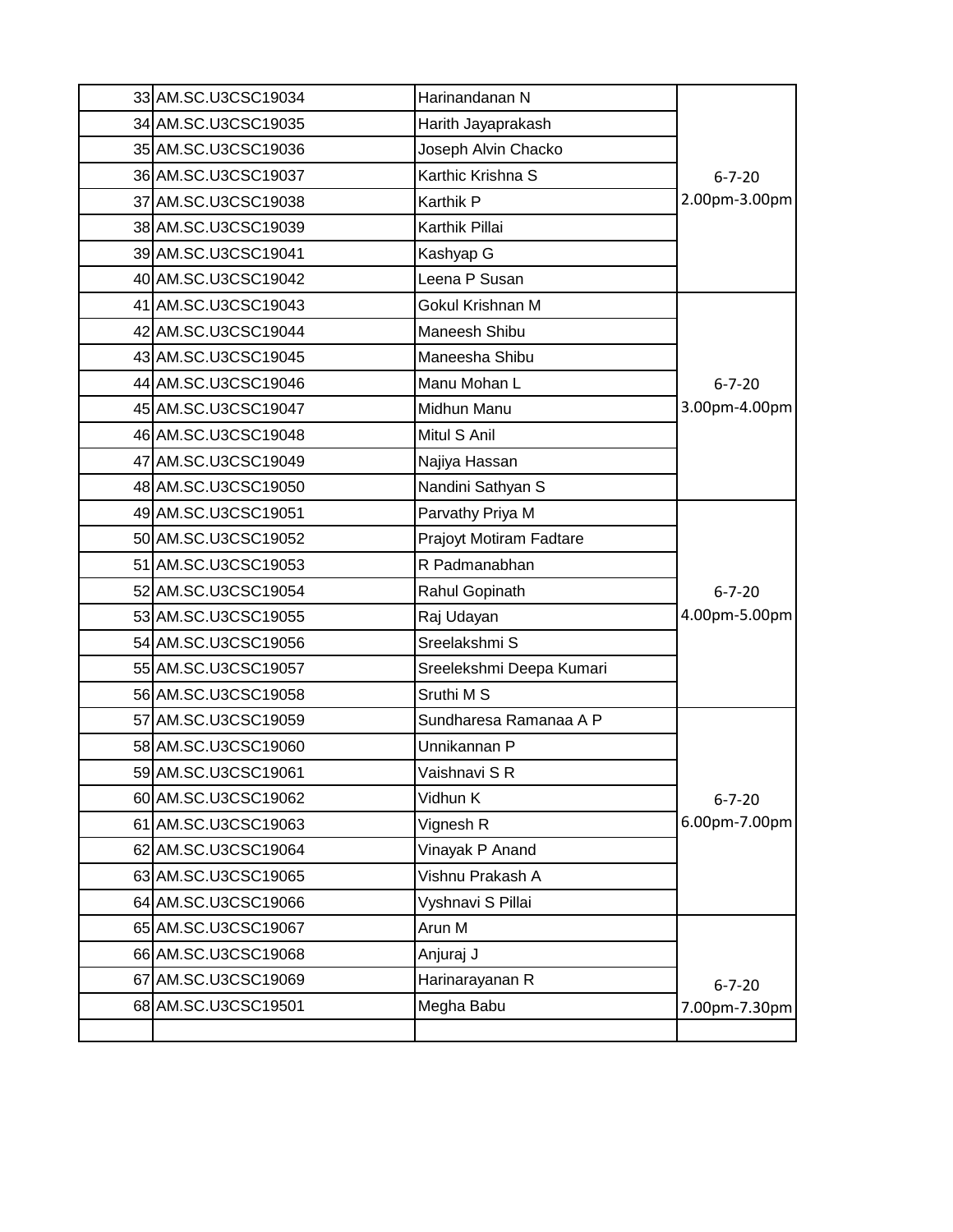|                 | <b>COMPUTER ORGANIZATION - 18CSA11</b><br><b>VIVA SCHEDULE- PERIODICAL II</b> |                     |
|-----------------|-------------------------------------------------------------------------------|---------------------|
| Time            | <b>Student Name</b>                                                           | RollNo<br>SL.No     |
|                 | Abhijith H                                                                    | 1 AM.SC.U3CSC19001  |
|                 | Abhijith Jayan                                                                | 2 AM.SC.U3CSC19002  |
|                 | <b>Abhinav S</b>                                                              | 3 AM.SC.U3CSC19003  |
| Date: 07-07-    | Achu Pushpan                                                                  | 4 AM.SC.U3CSC19004  |
| 2020            | Adithya Krishna R                                                             | 5 AM.SC.U3CSC19005  |
| Time: 4.30 PM - | Adithya S Arangil                                                             | 6 AM.SC.U3CSC19006  |
| 6,00 PM         | Aiswarya Das A                                                                | 7 AM.SC.U3CSC19007  |
|                 | Ajay J Kumar                                                                  | 8 AM.SC.U3CSC19008  |
|                 | Akeesh S A                                                                    | 9 AM.SC.U3CSC19009  |
|                 | <b>Anand Harikumar</b>                                                        | 10 AM.SC.U3CSC19012 |
|                 | Anand Sai G                                                                   | 11 AM.SC.U3CSC19013 |
|                 | Ananthakrishnan Sreekanton                                                    | 12 AM.SC.U3CSC19014 |
|                 | Ancel Joy Saji                                                                | 13 AM.SC.U3CSC19015 |
| Date: 07-07-    | Anjima K S                                                                    | 14 AM.SC.U3CSC19016 |
| 2020            | Arjun Kumar H                                                                 | 15 AM.SC.U3CSC19017 |
| 6.00 PM-7.30    | Arjun S                                                                       | 16 AM.SC.U3CSC19018 |
| PM              | Arjun S Prasad                                                                | 17 AM.SC.U3CSC19019 |
|                 | Arunodhai V                                                                   | 18 AM.SC.U3CSC19020 |
|                 | Ashish Arvind Suryawanshi                                                     | 19 AM.SC.U3CSC19021 |
|                 | Ashish R                                                                      | 20 AM.SC.U3CSC19022 |
|                 | Ashtapadhi S V                                                                | 21 AM.SC.U3CSC19023 |
|                 | Chanthu Krishnan J                                                            | 22 AM.SC.U3CSC19024 |
|                 | Deepak Menon                                                                  | 23 AM.SC.U3CSC19026 |
| Date: 07-07-    | Devadarsh B                                                                   | 24 AM.SC.U3CSC19027 |
| 2020            | Devi Pillai                                                                   | 25 AM.SC.U3CSC19028 |
| 7.30 PM - 9.00  | Devika R Nair                                                                 | 26 AM.SC.U3CSC19029 |
| PM              | Ganesan G                                                                     | 27 AM.SC.U3CSC19030 |
|                 | Gautham S Ullas                                                               | 28 AM.SC.U3CSC19031 |
|                 | Gokul Krishna V Nair                                                          | 29 AM.SC.U3CSC19032 |
|                 | Gokul Riju                                                                    | 30 AM.SC.U3CSC19033 |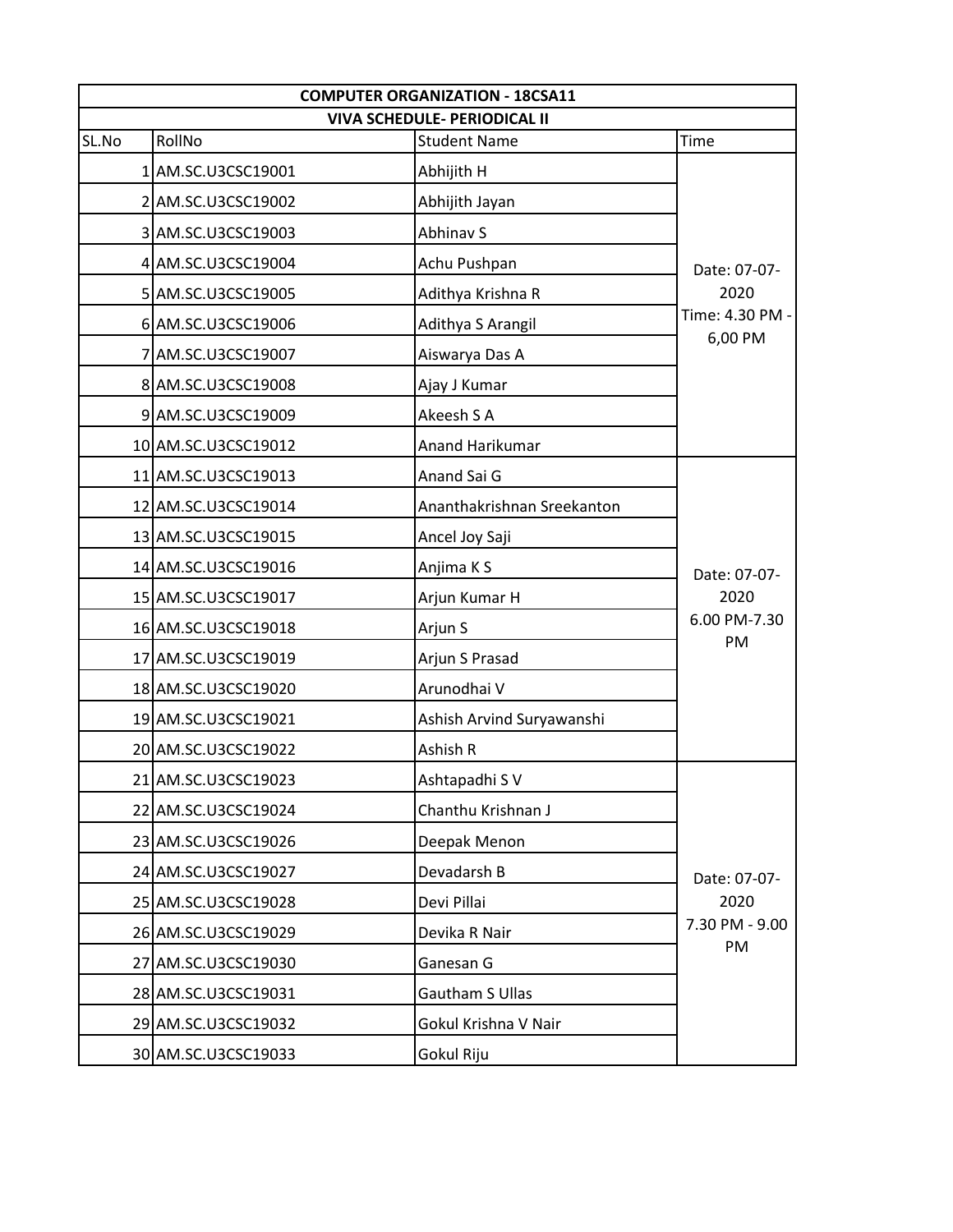| 31 AM.SC.U3CSC19034 | Harinandanan n      |                            |
|---------------------|---------------------|----------------------------|
| 32 AM.SC.U3CSC19035 | Harith Jayaprakash  |                            |
| 33 AM.SC.U3CSC19036 | Joseph Alvin Chacko |                            |
| 34 AM.SC.U3CSC19037 | Karthic Krishna S   |                            |
| 35 AM.SC.U3CSC19038 | Karthik P           |                            |
| 36 AM.SC.U3CSC19039 | Karthik Pillai      |                            |
| 37 AM.SC.U3CSC19041 | Kashyap G           | Date: 08-07-               |
| 38 AM.SC.U3CSC19042 | Leena P Susan       | 2020<br>$8.00$ AM - $9.30$ |
| 39 AM.SC.U3CSC19043 | Gokul Krishnan M    | AM                         |
| 40 AM.SC.U3CSC19044 | Maneesh Shibu       |                            |
| 41 AM.SC.U3CSC19045 | Maneesha Shibu      |                            |
| 42 AM.SC.U3CSC19046 | Manu Mohan L        |                            |
| 43 AM.SC.U3CSC19047 | Midhun Manu         |                            |
| 44 AM.SC.U3CSC19048 | Mitul S Anil        |                            |
| 45 AM.SC.U3CSC19049 | Najiya Hassan       |                            |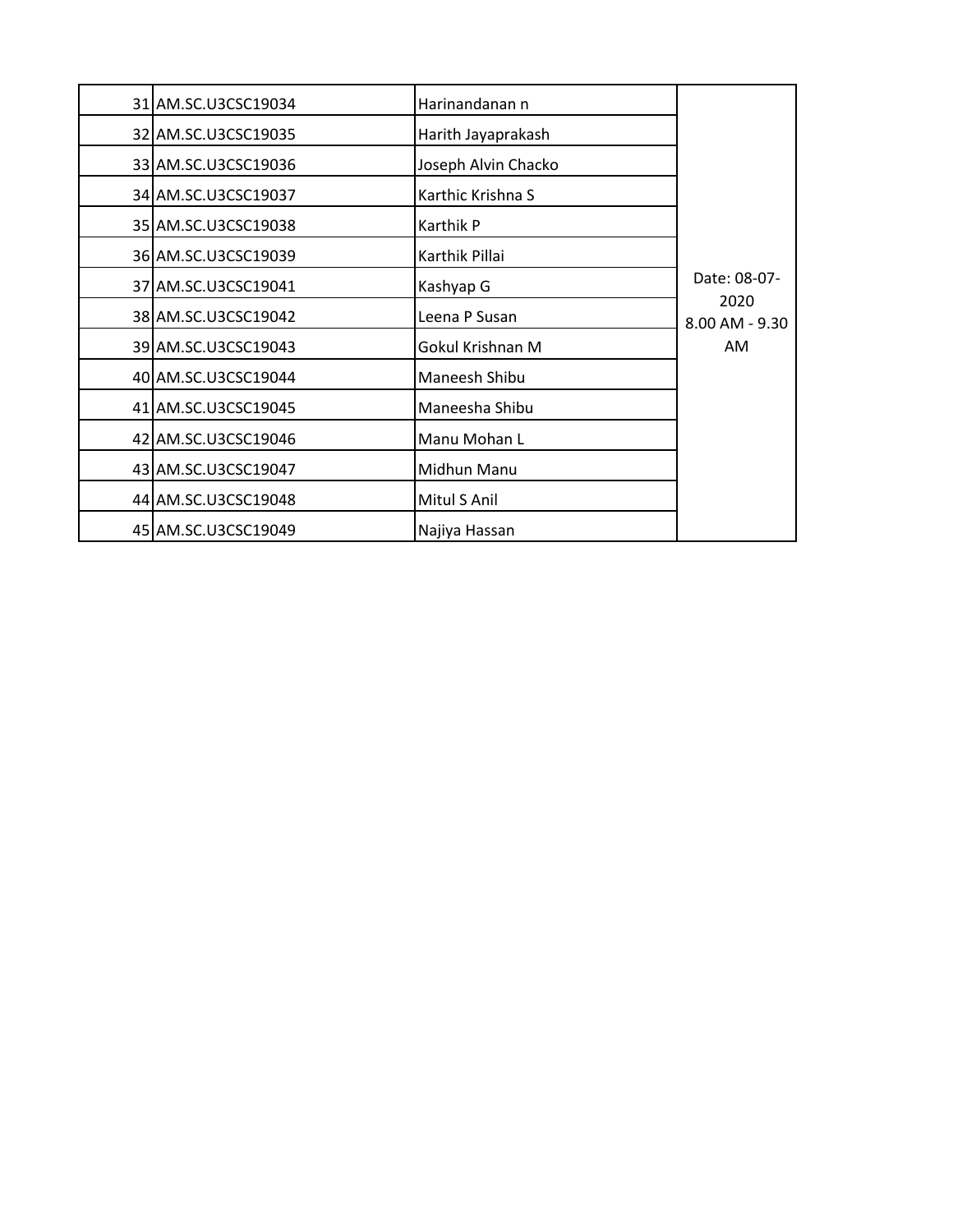| 46 AM.SC.U3CSC19050 | Nandini Sathyan S        |                   |
|---------------------|--------------------------|-------------------|
| 47 AM.SC.U3CSC19051 | Parvathy Priya M         |                   |
| 48 AM.SC.U3CSC19052 | Prajoyt Motiram Fadtare  |                   |
| 49 AM.SC.U3CSC19053 | Padmanabhan R            |                   |
| 50 AM.SC.U3CSC19054 | Rahul Gopinath           |                   |
| 51 AM.SC.U3CSC19055 | Raj Udayan               |                   |
| 52 AM.SC.U3CSC19056 | Sreelakshmi S            |                   |
| 53 AM.SC.U3CSC19057 | Sreelekshmi Deepa Kumari |                   |
| 54 AM.SC.U3CSC19058 | Sruthi M S               |                   |
| 55 AM.SC.U3CSC19059 | Sundharesa Ramanaa A P   | Date: 08-07-      |
| 56 AM.SC.U3CSC19060 | Unnikannan P             | 2020<br>9.30 AM - |
| 57 AM.SC.U3CSC19061 | Vaishnavi S R            | 11,30 AM          |
| 58 AM.SC.U3CSC19062 | Vidhun K                 |                   |
| 59 AM.SC.U3CSC19063 | Vignesh R                |                   |
| 60 AM.SC.U3CSC19064 | Vinayak P Anand          |                   |
| 61 AM.SC.U3CSC19065 | Vishnu Prakash A         |                   |
| 62 AM.SC.U3CSC19066 | Vyshnavi S Pillai        |                   |
| 63 AM.SC.U3CSC19067 | Arun M                   |                   |
| 64 AM.SC.U3CSC19068 | Anjuraj J                |                   |
| 65 AM.SC.U3CSC19069 | Harinarayanan R          |                   |
| 66 AM.SC.U3CSC19501 | Megha Babu               |                   |
|                     |                          |                   |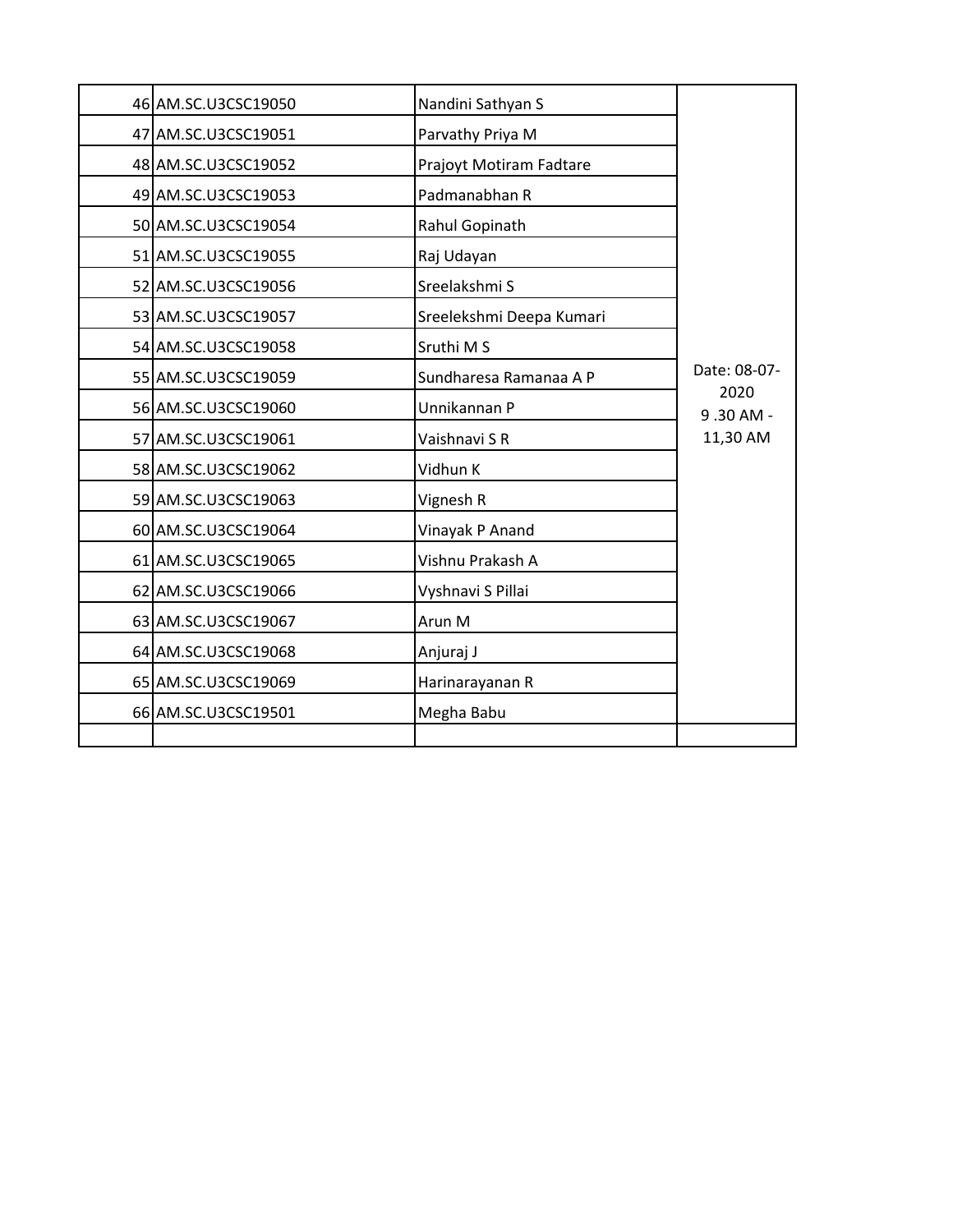|        | 18CSA113            | Programming in C           |                           |
|--------|---------------------|----------------------------|---------------------------|
|        |                     |                            | <b>Date and Time</b>      |
| SI no. | Roll no             | <b>Name</b>                |                           |
|        | 1 AM.SC.U3CSC19001  | Abhijith H                 |                           |
|        | 2 AM.SC.U3CSC19002  | Abhijith Jayan             | 2/7/2090                  |
|        | 3 AM.SC.U3CSC19003  | Abhinav S                  | 9.00 am to<br>10.00 am    |
|        | 4 AM.SC.U3CSC19004  | Achu Pushpan               |                           |
|        | 5 AM.SC.U3CSC19005  | Adithya Krishna R          |                           |
|        | 6 AM.SC.U3CSC19006  | Adithya S Arangil          |                           |
|        | 7 AM.SC.U3CSC19007  | Aiswarya Das A             |                           |
|        | 8 AM.SC.U3CSC19008  | Ajay J Kumar               | 09/07/2090<br>10.00 am to |
|        | 9 AM.SC.U3CSC19009  | Akeesh S A                 | 11.00 am                  |
|        | 10 AM.SC.U3CSC19012 | Anand Harikumar            |                           |
|        | 11 AM.SC.U3CSC19013 | Anand Sai G                |                           |
|        | 12 AM.SC.U3CSC19014 | Ananthakrishnan Sreekanton |                           |
|        | 13 AM.SC.U3CSC19015 | Ancel Joy Saji             |                           |
|        | 14 AM.SC.U3CSC19016 | Anjima K S                 | 09/07/2090<br>11.00 am to |
|        | 15 AM.SC.U3CSC19017 | Arjun Kumar H              | 12.00 am                  |
|        | 16 AM.SC.U3CSC19018 | Arjun S                    |                           |
|        | 17 AM.SC.U3CSC19019 | Arjun S Prasad             |                           |
|        | 18 AM.SC.U3CSC19020 | Arunodhai V                |                           |
|        | 19 AM.SC.U3CSC19021 | Ashish Arvind Suryawanshi  |                           |
|        | 20 AM.SC.U3CSC19022 | Ashish R                   | 09/07/2090<br>12.00 pm to |
|        | 21 AM.SC.U3CSC19023 | Ashtapadhi S V             | 01.00 pm                  |
|        | 22 AM.SC.U3CSC19024 | Chanthu Krishnan J         |                           |
|        | 23 AM.SC.U3CSC19026 | Deepak Menon               |                           |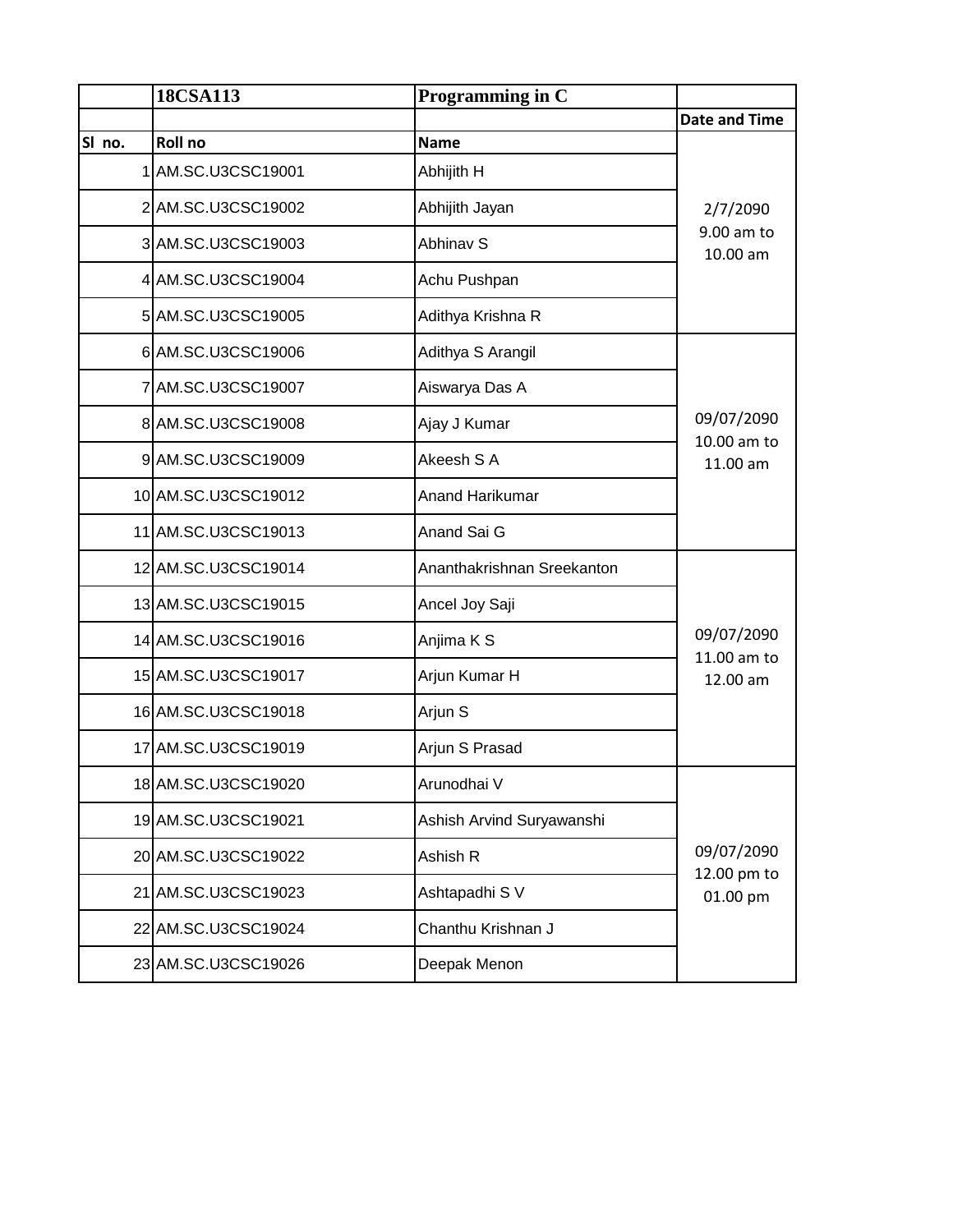| 24 AM.SC.U3CSC19027 | Devadarsh B          |                               |
|---------------------|----------------------|-------------------------------|
| 25 AM.SC.U3CSC19028 | Devi Pillai          |                               |
| 26 AM.SC.U3CSC19029 | Devika R Nair        | 09/07/2090                    |
| 27 AM.SC.U3CSC19030 | Ganesan G            | 2.00 pm to 3.00<br>pm         |
| 28 AM.SC.U3CSC19031 | Gautham S Ullas      |                               |
| 29 AM.SC.U3CSC19032 | Gokul Krishna V Nair |                               |
| 30 AM.SC.U3CSC19033 | Gokul Riju           |                               |
| 31 AM.SC.U3CSC19034 | Harinandanan N       |                               |
| 32 AM.SC.U3CSC19035 | Harith Jayaprakash   | 09/07/2090<br>3.00 pm to 4.00 |
| 33 AM.SC.U3CSC19036 | Joseph Alvin Chacko  | pm                            |
| 34 AM.SC.U3CSC19037 | Karthic Krishna S    |                               |
| 35 AM.SC.U3CSC19038 | Karthik P            |                               |
| 36 AM.SC.U3CSC19039 | Karthik Pillai       |                               |
| 37 AM.SC.U3CSC19041 | Kashyap G            |                               |
| 38 AM.SC.U3CSC19042 | Leena P Susan        | 09/07/2090<br>4.00 pm to 5.00 |
| 39 AM.SC.U3CSC19043 | Gokul Krishnan M     | pm                            |
| 40 AM.SC.U3CSC19044 | Maneesh Shibu        |                               |
| 41 AM.SC.U3CSC19045 | Maneesha Shibu       |                               |
| 42 AM.SC.U3CSC19046 | Manu Mohan L         |                               |
| 43 AM.SC.U3CSC19047 | Midhun Manu          |                               |
| 44 AM.SC.U3CSC19048 | Mitul S Anil         | 09/07/2090<br>5.00 pm to 6.00 |
| 45 AM.SC.U3CSC19049 | Najiya Hassan        | pm                            |
| 46 AM.SC.U3CSC19050 | Nandini Sathyan S    |                               |
|                     |                      |                               |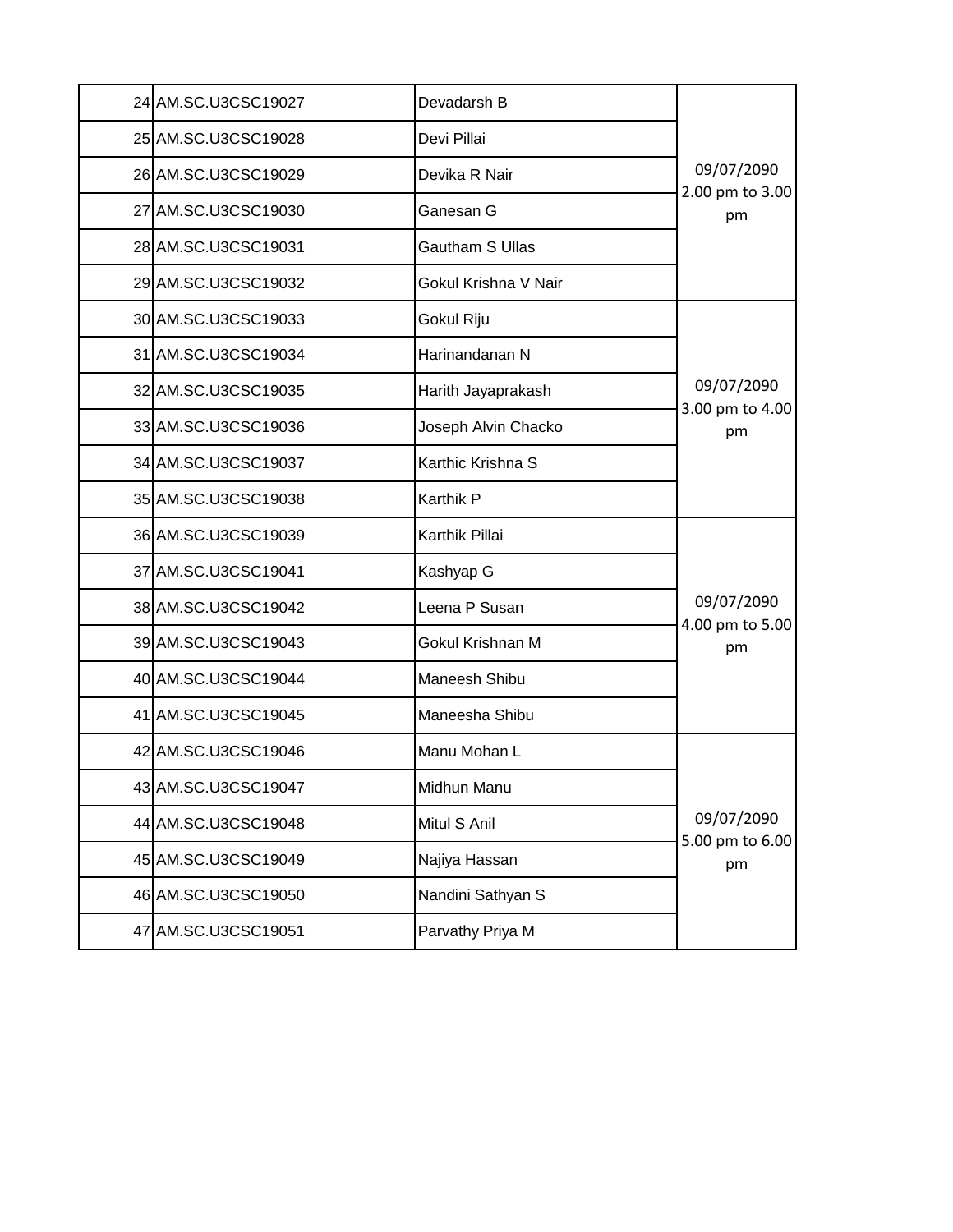| 48 AM.SC.U3CSC19052 | Prajoyt Motiram Fadtare  |                                 |
|---------------------|--------------------------|---------------------------------|
| 49 AM.SC.U3CSC19053 | R Padmanabhan            |                                 |
| 50 AM.SC.U3CSC19054 | Rahul Gopinath           | 09/07/2090<br>6.00 pm to 7.00   |
| 51 AM.SC.U3CSC19055 | Raj Udayan               | pm                              |
| 52 AM.SC.U3CSC19056 | Sreelakshmi S            |                                 |
| 53 AM.SC.U3CSC19057 | Sreelekshmi Deepa Kumari |                                 |
| 54 AM.SC.U3CSC19058 | Sruthi M S               |                                 |
| 55 AM.SC.U3CSC19059 | Sundharesa Ramanaa A P   |                                 |
| 56 AM.SC.U3CSC19060 | Unnikannan P             | 09/07/2090<br>7.00 pm to 8.00   |
| 57 AM.SC.U3CSC19061 | Vaishnavi S R            | pm                              |
| 58 AM.SC.U3CSC19062 | Vidhun K                 |                                 |
| 59 AM.SC.U3CSC19063 | Vignesh R                |                                 |
| 60 AM.SC.U3CSC19064 | Vinayak P Anand          |                                 |
| 61 AM.SC.U3CSC19065 | Vishnu Prakash A         |                                 |
| 62 AM.SC.U3CSC19066 | Vyshnavi S Pillai        | 09/07/209090<br>8.00 pm to 9.00 |
| 63 AM.SC.U3CSC19067 | Arun M                   | pm                              |
| 64 AM.SC.U3CSC19068 | Anjuraj J                |                                 |
| 65 AM.SC.U3CSC19069 | Harinarayanan R          |                                 |
| 66 AM.SC.U3CSC19501 | Megha Babu               |                                 |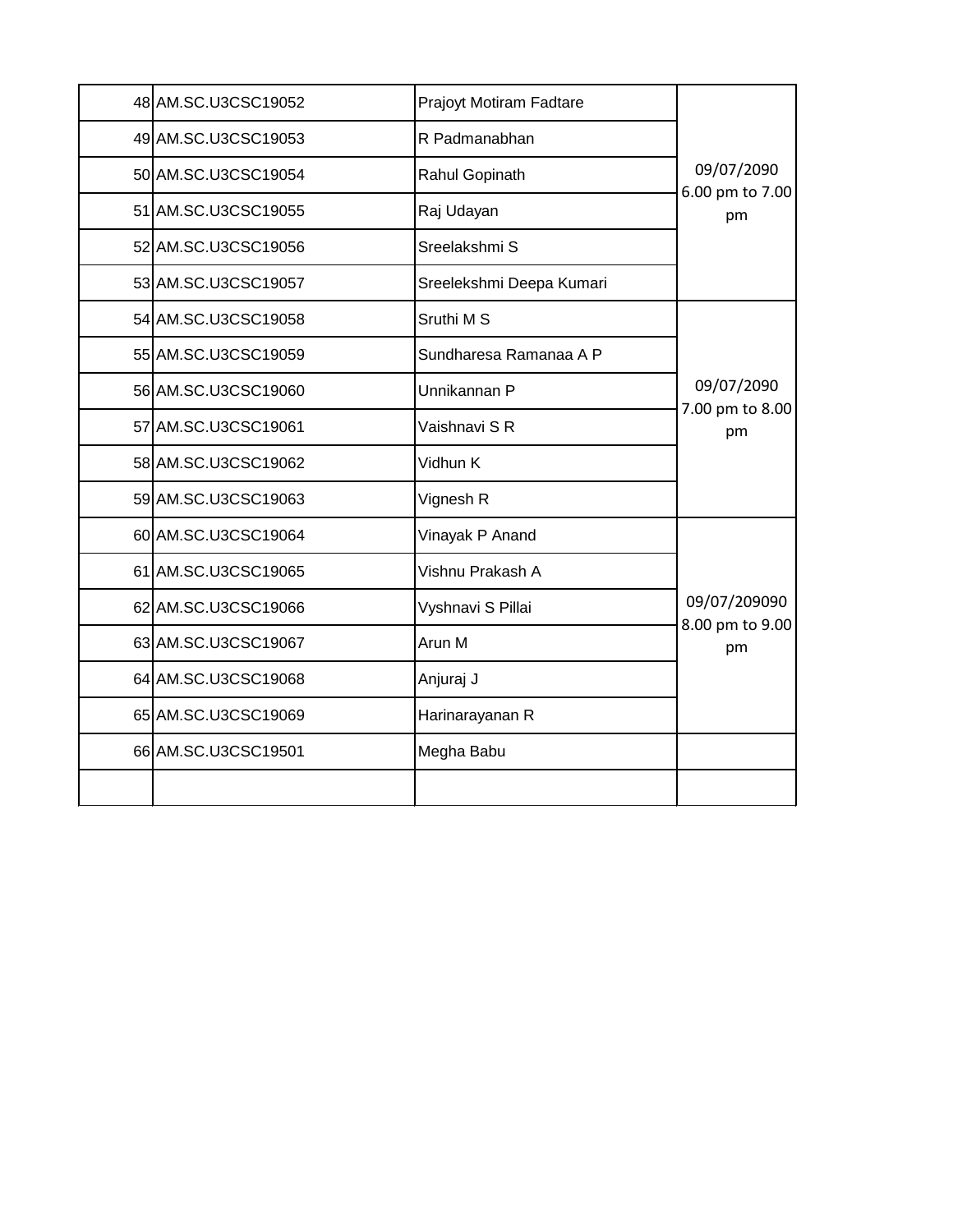|        | 18MAT112            | <b>Discrete Mathematics</b> |                                       |
|--------|---------------------|-----------------------------|---------------------------------------|
| SI no. | Roll no             | <b>Name</b>                 | <b>Date and Time</b>                  |
|        | AM.SC.U3CSC19001    | Abhijith H                  |                                       |
|        | 2AM.SC.U3CSC19002   | Abhijith Jayan              |                                       |
|        | 3 AM.SC.U3CSC19003  | Abhinav S                   | 2/7/2020<br>9.00 am to                |
|        | 4 AM.SC.U3CSC19004  | Achu Pushpan                | 10.00 am                              |
|        | 5 AM.SC.U3CSC19005  | Adithya Krishna R           |                                       |
|        | 6 AM.SC.U3CSC19006  | Adithya S Arangil           |                                       |
|        | 7 AM.SC.U3CSC19007  | Aiswarya Das A              |                                       |
|        | 8 AM.SC.U3CSC19008  | Ajay J Kumar                |                                       |
|        | 9 AM.SC.U3CSC19009  | Akeesh S A                  | 02/07/2020<br>10.00 am to             |
|        | 10 AM.SC.U3CSC19012 | Anand Harikumar             | 11.00 am                              |
|        | 11 AM.SC.U3CSC19013 | Anand Sai G                 |                                       |
|        | 12 AM.SC.U3CSC19014 | Ananthakrishnan Sreekanton  |                                       |
|        | 13 AM.SC.U3CSC19015 | Ancel Joy Saji              |                                       |
|        | 14 AM.SC.U3CSC19016 | Anjima K S                  |                                       |
|        | 15 AM.SC.U3CSC19017 | Arjun Kumar H               | 02/07/2020<br>11.00 am to<br>12.00 am |
|        | 16 AM.SC.U3CSC19018 | Arjun S                     |                                       |
|        | 17 AM.SC.U3CSC19019 | Arjun S Prasad              |                                       |
|        | 18 AM.SC.U3CSC19020 | Arunodhai V                 |                                       |
|        | 19 AM.SC.U3CSC19021 | Ashish Arvind Suryawanshi   |                                       |
|        | 20 AM.SC.U3CSC19022 | Ashish R                    |                                       |
|        | 21 AM.SC.U3CSC19023 | Ashtapadhi S V              | 02/07/2020                            |
|        | 22 AM.SC.U3CSC19024 | Chanthu Krishnan J          | 12.00 pm to<br>01.00 pm               |
|        | 23 AM.SC.U3CSC19026 | Deepak Menon                |                                       |
|        | 24 AM.SC.U3CSC19027 | Devadarsh B                 |                                       |
|        | 25 AM.SC.U3CSC19028 | Devi Pillai                 |                                       |
|        | 26 AM.SC.U3CSC19029 | Devika R Nair               |                                       |
|        | 27 AM.SC.U3CSC19030 | Ganesan G                   | 02/07/2020                            |
|        | 28 AM.SC.U3CSC19031 | <b>Gautham S Ullas</b>      | 2.00 pm to 3.00<br>pm                 |
|        | 29 AM.SC.U3CSC19032 | Gokul Krishna V Nair        |                                       |
|        | 30 AM.SC.U3CSC19033 | Gokul Riju                  |                                       |
|        | 31 AM.SC.U3CSC19034 | Harinandanan N              |                                       |
|        | 32 AM.SC.U3CSC19035 | Harith Jayaprakash          |                                       |
|        | 33 AM.SC.U3CSC19036 | Joseph Alvin Chacko         | 02/07/2020                            |
|        | 34 AM.SC.U3CSC19037 | Karthic Krishna S           | 3.00 pm to 4.00<br>pm                 |
|        | 35 AM.SC.U3CSC19038 | Karthik P                   |                                       |
|        | 36 AM.SC.U3CSC19039 | Karthik Pillai              |                                       |